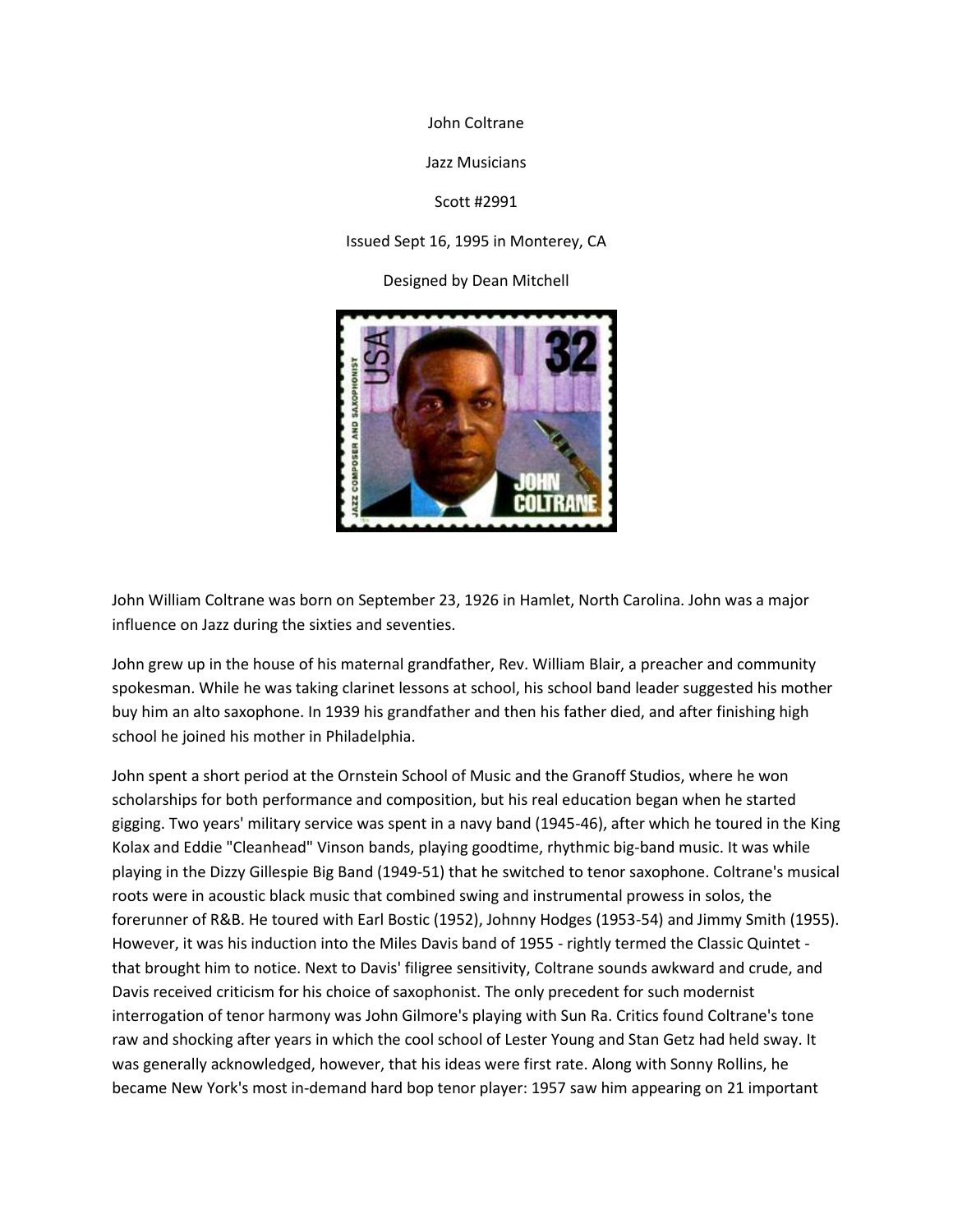recordings, and enjoying a brief but fruitful association with Thelonious Monk. That same year he returned to Philadelphia, kicking his long-time heroin habit, and started to develop his own music (Coltrane's notes to the later A Love Supreme refer to a "spiritual awakening"). He also found half of his "classic" quartet: at the Red Rooster (a nightclub that he visited with trumpeter Calvin Massey, an old friend from the 40s), he discovered pianist McCoy Tyner and bassist Jimmy Garrison.

After recording numerous albums for the Prestige label, Coltrane signed to Atlantic Records and, on 15 August 1959, he recorded Giant Steps. Although it did not use the talents of his new friends from Philadelphia, it featured a dizzying torrent of tenor solos that harked back to the pressure-cooker creativity of bebop, while incorporating the muscular gospel attack of hard bop. Pianist Tommy Flanagan (later celebrated for his sensitive backings for singers such as Ella Fitzgerald and Tony Bennett ) and drummer Art Taylor provided the best performances of their lives. Although this record is rightly hailed as a masterpiece, it encapsulated a problem: where could hard bop go from here? Coltrane knew the answer; after a second spell with Davis (1958-60), he formed his best-known quartet with Tyner, Garrison and the amazing polyrhythmic drummer Elvin Jones. Jazz has been recovering ever since.

The social situation of the 60s meant that Coltrane's innovations were simultaneously applauded as avant garde statements of black revolution and efficiently recorded and marketed. The Impulse! label, to which he switched from Atlantic in 1961, has a staggering catalogue that includes most of Coltrane's landmark records, plus several experimental sessions from the mid-60s that still remain unreleased (although they missed My Favorite Things, recorded in 1960 for Atlantic, in which Coltrane helped reestablish the soprano saxophone as an important instrument). Between 1961 and his death in 1967, Coltrane made music that has become the foundation of modern jazz. For commercial reasons, Impulse! Records had a habit of delaying the release of his music; fans emerged from the live performances in shock at the pace of his evolution. A record of Ballads and an encounter with Duke Ellington in 1962 seemed designed to deflect criticisms of coarseness, although Coltrane later attributed their relatively temperate ambience to persistent problems with his mouthpiece. A Love Supreme was more hypnotic and lulling on record than in live performance, but nevertheless a classic. After that, the records became wilder and wilder. The unstinting commitment to new horizons led to ruptures within the group. Elvin Jones left after Coltrane incorporated a second drummer ( Rashied Ali ). McCoy Tyner was replaced by Alice McLeod (who married Coltrane in 1966). Coltrane was especially interested in new saxophone players and Ascension (1965) made space for Archie Shepp, Pharoah Sanders, Marion Brown and John Tchicai. Eric Dolphy, although he represented a different tradition of playing from Coltrane (a modernist projection of Charlie Parker ), had also been a frequent guest player with the quartet in the early 60s, touring Europe with them in 1961. Interstellar Space (1967), a duet record, pitched Coltrane's tenor against Ali's drums, and provides a fascinating hint of new directions.